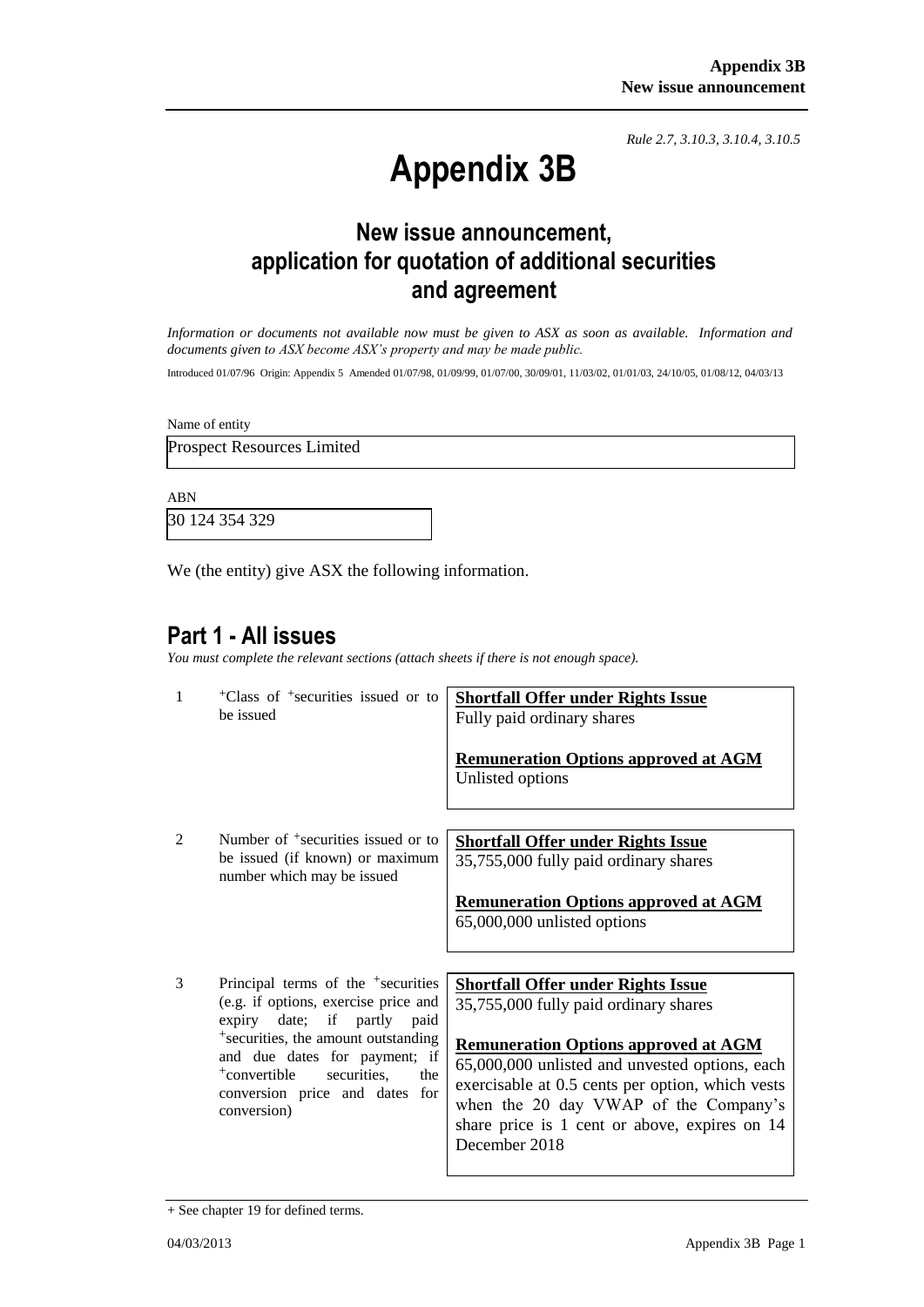| 4  | Do the <sup>+</sup> securities rank equally in<br>all respects from the <sup>+</sup> issue date<br>with an existing <sup>+</sup> class of quoted<br>+securities?<br>If the additional <sup>+</sup> securities do not<br>rank equally, please state:<br>the date from which they do<br>٠<br>which<br>the extent to<br>they<br>$\bullet$<br>participate<br>for<br>the<br>next<br>dividend, (in the case of a trust,<br>distribution)<br>interest<br><b>or</b><br>payment<br>the extent to which they do not<br>٠<br>rank equally, other than in<br>relation to the next dividend,<br>distribution or interest payment | <b>Shortfall Offer under Rights Issue</b><br>Yes<br><b>Remuneration Options approved at AGM</b><br>Upon exercise $-$ yes                                                                                                                                                                                                                                                                                                    |
|----|---------------------------------------------------------------------------------------------------------------------------------------------------------------------------------------------------------------------------------------------------------------------------------------------------------------------------------------------------------------------------------------------------------------------------------------------------------------------------------------------------------------------------------------------------------------------------------------------------------------------|-----------------------------------------------------------------------------------------------------------------------------------------------------------------------------------------------------------------------------------------------------------------------------------------------------------------------------------------------------------------------------------------------------------------------------|
| 5  | Issue price or consideration                                                                                                                                                                                                                                                                                                                                                                                                                                                                                                                                                                                        | <b>Shortfall Offer under Rights Issue</b><br>\$143,020.00<br><b>Remuneration Options approved at AGM</b><br>Nil consideration                                                                                                                                                                                                                                                                                               |
| 6  | Purpose of the issue<br>(If issued as consideration for the<br>acquisition of assets,<br>clearly<br>identify those assets)                                                                                                                                                                                                                                                                                                                                                                                                                                                                                          | <b>Shortfall Offer under Rights Issue</b><br>Shares issued as part of the Shortfall Offer<br>under the Rights Issue as announced by the<br>Company on 11 August 2015<br><b>Remuneration Options approved at AGM</b><br>Issued to certain Directors, management and<br>advisers of the Company, as approved by<br>Shareholders at the 2015 AGM, pursuant to the<br>Notice of Annual General Meeting dated 20<br>October 2015 |
| 6а | Is the entity an <sup>+</sup> eligible entity that<br>obtained<br>security<br>has<br>holder<br>approval under rule 7.1A?<br>If Yes, complete sections $6b - 6h$<br>in relation to the $\pm$ securities the<br>subject of this Appendix 3B, and<br>comply with section 6i                                                                                                                                                                                                                                                                                                                                            | Yes                                                                                                                                                                                                                                                                                                                                                                                                                         |
| 6b | date<br>the<br>security holder<br>The<br>resolution under rule 7.1A was<br>passed                                                                                                                                                                                                                                                                                                                                                                                                                                                                                                                                   | 20 November 2015                                                                                                                                                                                                                                                                                                                                                                                                            |

<sup>+</sup> See chapter 19 for defined terms.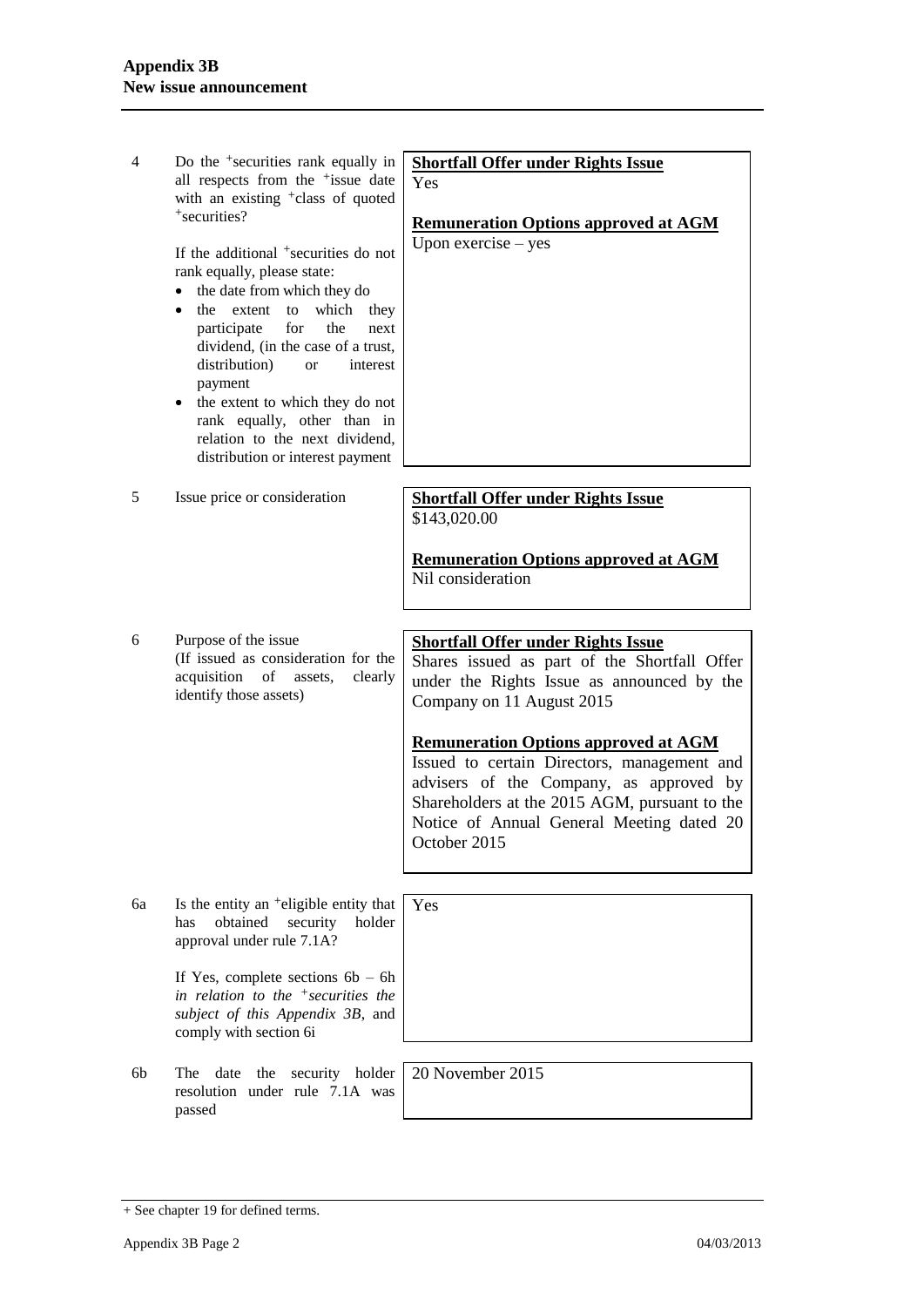- 6c Number of +securities issued without security holder approval under rule 7.1
- 6d Number of +securities issued with security holder approval under rule 7.1A
- 6e Number of +securities issued with security holder approval under rule 7.3, or another specific security holder approval (specify date of meeting)
- 6f Number of +securities issued under an exception in rule 7.2
- 6g If +securities issued under rule 7.1A, was issue price at least 75% of 15 day VWAP as calculated under rule 7.1A.3? Include the +issue date and both values. Include the source of the VWAP calculation.
- 6h If +securities were issued under rule 7.1A for non-cash consideration, state date on which valuation of consideration was released to ASX Market Announcements
- 6i Calculate the entity's remaining issue capacity under rule 7.1 and rule 7.1A – complete Annexure 1 and release to ASX Market Announcements

7 +Issue dates

> Note: The issue date may be prescribed by ASX (refer to the definition of issue date in rule 19.12). For example, the issue date for a pro rata entitlement issue must comply with the applicable timetable in Appendix 7A.

Cross reference: item 33 of Appendix 3B.

N/A

N/A

65,000,000 unlisted options (2015 AGM held on 20 November 2015)

35,755,000 fully paid ordinary shares

N/A

N/A

See Annexure A

14 December 2015

+ See chapter 19 for defined terms.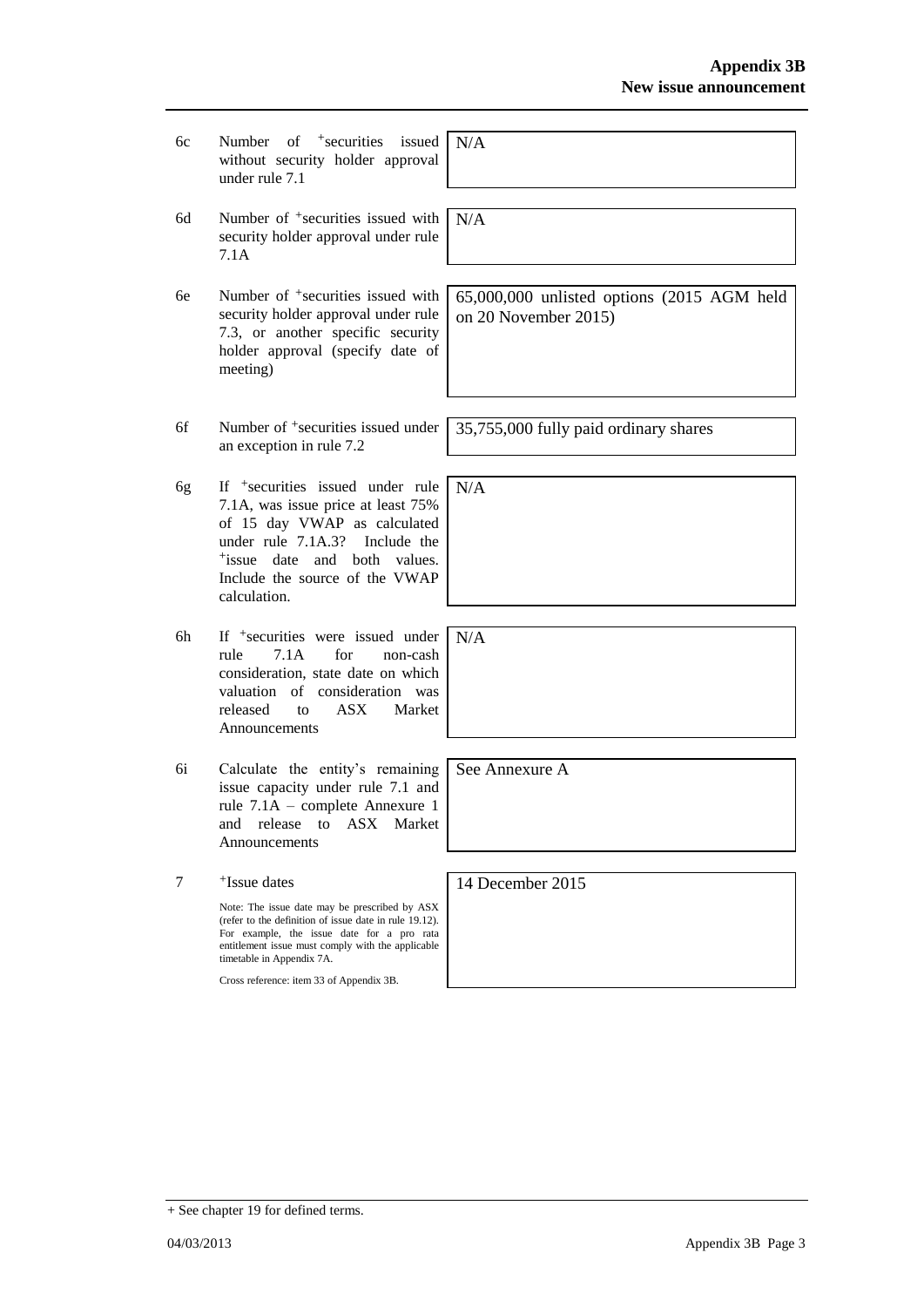|    |                                                                                                                                                                         | Number      | <sup>+</sup> Class                                                                                                                                                                                                               |
|----|-------------------------------------------------------------------------------------------------------------------------------------------------------------------------|-------------|----------------------------------------------------------------------------------------------------------------------------------------------------------------------------------------------------------------------------------|
| 8  | Number and <sup>+</sup> class of all<br><sup>+</sup> securities<br>quoted<br>ASX<br>on<br><i>(including the <sup>+</sup>securities in section</i> )<br>2 if applicable) | 886,544,882 | Fully paid<br>ordinary<br>shares                                                                                                                                                                                                 |
|    |                                                                                                                                                                         | Number      | <sup>+</sup> Class                                                                                                                                                                                                               |
| 9  | Number and <sup>+</sup> class of<br>all<br>*securities not quoted on ASX<br><i>(including the <sup>+</sup>securities in section</i> )<br>2 if applicable)               | 65,000,000  | Unlisted and unvested<br>options,<br>each<br>0.5<br>exercisable at<br>option,<br>per<br>cents<br>which vests when the<br>20 day VWAP of the<br>Company's<br>share<br>price is 1 cent or<br>above, expires on 14<br>December 2018 |
| 10 | Dividend policy (in the case of a $\vert N/A \rangle$                                                                                                                   |             |                                                                                                                                                                                                                                  |

trust, distribution policy) on the increased capital (interests)

# **Part 2 - Pro rata issue**

| 11 | holder<br>security<br>approval<br><b>Is</b><br>required?                                                 | N <sub>0</sub>                                                                              |
|----|----------------------------------------------------------------------------------------------------------|---------------------------------------------------------------------------------------------|
|    |                                                                                                          |                                                                                             |
| 12 | Is the issue renounceable or non-<br>renounceable?                                                       | Non-renounceable                                                                            |
|    |                                                                                                          |                                                                                             |
| 13 | Ratio in which the <sup>+</sup> securities will<br>be offered                                            | 1 New Share for every 2 existing Shares held<br>by Eligible Shareholders on the Record Date |
|    |                                                                                                          |                                                                                             |
| 14 | <sup>+</sup> Class of <sup>+</sup> securities to which the<br>offer relates                              | Fully paid ordinary shares                                                                  |
|    |                                                                                                          |                                                                                             |
| 15 | determine<br><sup>+</sup> Record<br>date<br>to<br>entitlements                                           | 17 August 2015                                                                              |
|    |                                                                                                          |                                                                                             |
| 16 | Will holdings on different registers<br>(or subregisters) be aggregated for<br>calculating entitlements? | N <sub>0</sub>                                                                              |
|    |                                                                                                          |                                                                                             |

<sup>+</sup> See chapter 19 for defined terms.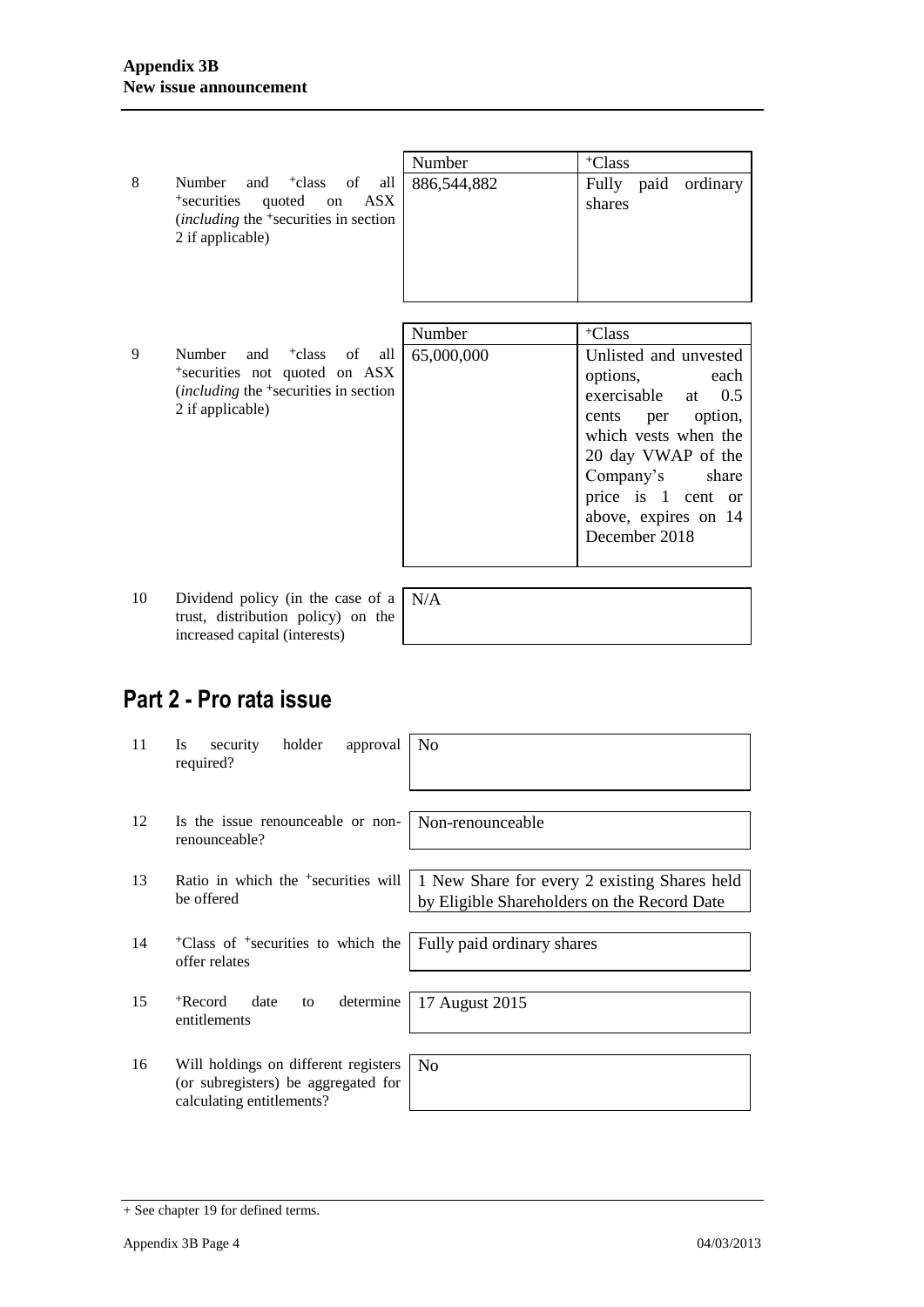| 17 | Policy for deciding entitlements in<br>relation to fractions                                                                                                                                      | Round up fractions                                                                                         |
|----|---------------------------------------------------------------------------------------------------------------------------------------------------------------------------------------------------|------------------------------------------------------------------------------------------------------------|
| 18 | Names of countries in which the<br>entity has security holders who will<br>not be sent new offer documents<br>Note: Security holders must be told how their<br>entitlements are to be dealt with. | Every country not including Australia and<br>New Zealand and Hong Kong.                                    |
|    | Cross reference: rule 7.7.                                                                                                                                                                        |                                                                                                            |
| 19 | Closing<br>date<br>of<br>for<br>receipt<br>acceptances or renunciations                                                                                                                           | 14 September 2015                                                                                          |
| 20 | Names of any underwriters                                                                                                                                                                         | N/A                                                                                                        |
| 21 | Amount of any underwriting fee or<br>commission                                                                                                                                                   | N/A                                                                                                        |
| 22 | Names of any brokers to the issue                                                                                                                                                                 | None for the Offer                                                                                         |
|    |                                                                                                                                                                                                   | Brokers may be used for the Shortfall Offer                                                                |
| 23 | Fee or commission payable to the<br>broker to the issue                                                                                                                                           | None for the Offer<br>Commission of up to 7% may be payable if<br>brokers are used for the Shortfall Offer |
| 24 | Amount of any handling fee payable<br>to brokers who lodge acceptances<br>renunciations on behalf of<br><sub>or</sub><br>security holders                                                         | None for the Offer<br>Commission of up to 7% may be payable if<br>brokers are used for the Shortfall Offer |
| 25 | If the issue is contingent on security<br>holders' approval, the date of the<br>meeting                                                                                                           | N/A                                                                                                        |
| 26 | Date entitlement and acceptance<br>form and offer documents will be<br>sent to persons entitled                                                                                                   | 20 August 2015                                                                                             |
| 27 | If the entity has issued options, and<br>the terms entitle option holders to<br>participate on exercise, the date on<br>which notices will be sent to option<br>holders                           | N/A                                                                                                        |
| 28 | Date rights trading will begin (if                                                                                                                                                                | N/A                                                                                                        |

<sup>+</sup> See chapter 19 for defined terms.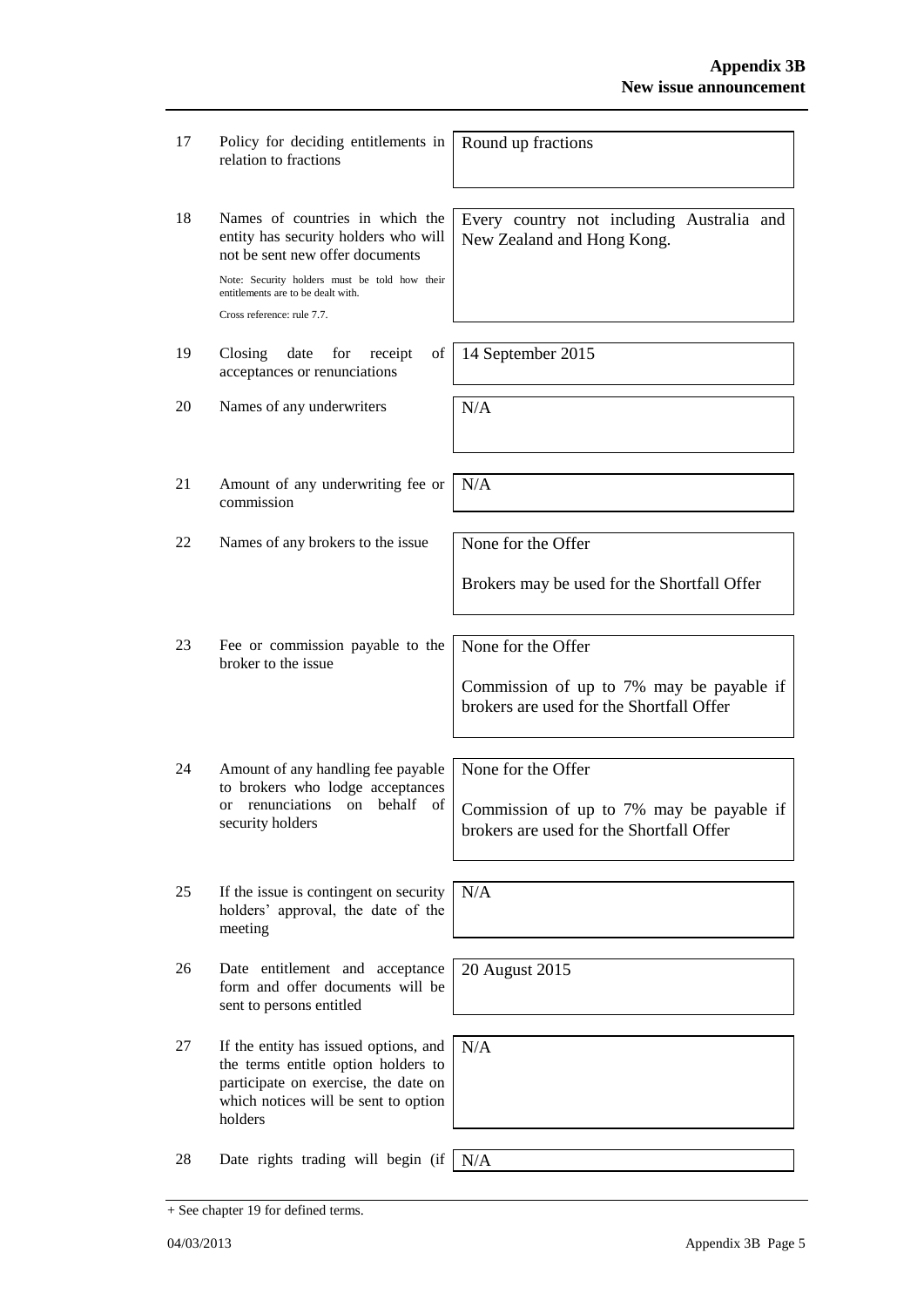#### **Appendix 3B New issue announcement**

|    | applicable)                                                                                                |                                                                           |
|----|------------------------------------------------------------------------------------------------------------|---------------------------------------------------------------------------|
| 29 | Date rights trading will end (if $N/A$ )<br>applicable)                                                    |                                                                           |
| 30 | How do security holders sell their<br>entitlements in full through<br>a.<br>broker?                        | N/A                                                                       |
| 31 | How do security holders sell part of<br>their entitlements through a broker<br>and accept for the balance? | N/A                                                                       |
| 32 | How do security holders dispose of<br>their entitlements (except by sale<br>through a broker)?             | N/A                                                                       |
| 33 | <sup>+</sup> Issue date                                                                                    | 21 September 2015<br>Shortfall Offer Shares issued on 14 December<br>2015 |

## **Part 3 - Quotation of securities**

*You need only complete this section if you are applying for quotation of securities*

34 Type of <sup>+</sup>securities (*tick one*)

(a)  $\sqrt{\phantom{a}}$  +Securities described in Part 1

#### (b) All other + securities

Example: restricted securities at the end of the escrowed period, partly paid securities that become fully paid, employee incentive share securities when restriction ends, securities issued on expiry or conversion of convertible securities

#### **Entities that have ticked box 34(a)**

#### **Additional securities forming a new class of securities**

*Tick to indicate you are providing the information or documents*

35 If the <sup>+</sup> securities are <sup>+</sup>equity securities, the names of the 20 largest holders of the additional <sup>+</sup>securities, and the number and percentage of additional <sup>+</sup>securities held by those holders

36 If the <sup>+</sup> securities are <sup>+</sup>equity securities, a distribution schedule of the additional +securities setting out the number of holders in the categories

<sup>+</sup> See chapter 19 for defined terms.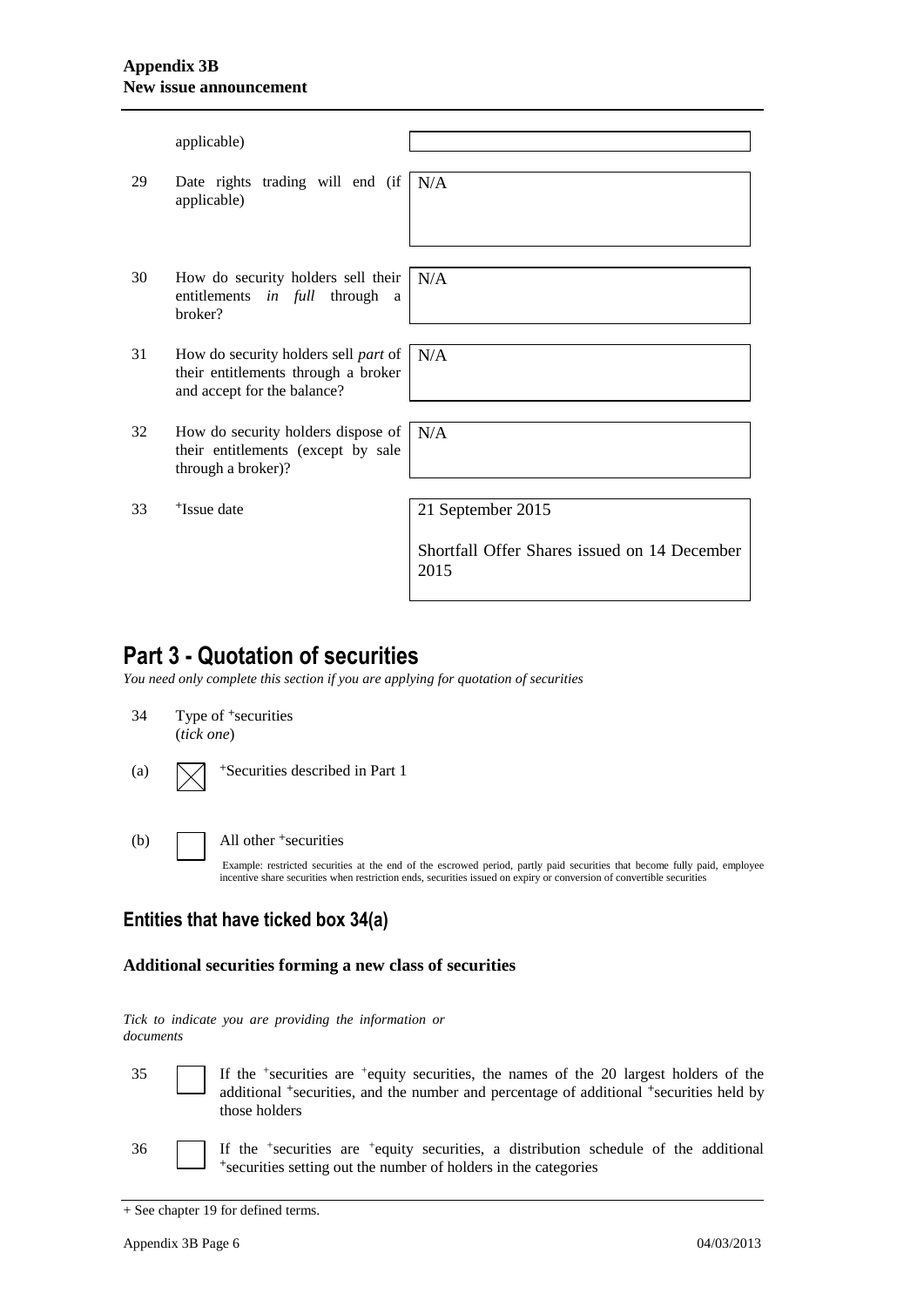1 - 1,000 1,001 - 5,000 5,001 - 10,000 10,001 - 100,000 100,001 and over

37 A copy of any trust deed for the additional +securities

### **Entities that have ticked box 34(b)**

|    | ועודט געוויינט טאטו ואווי פאווויינ                                                                                                                                                                                                                                                                                                                                                                                                                                                                                                                                                            |        |                    |
|----|-----------------------------------------------------------------------------------------------------------------------------------------------------------------------------------------------------------------------------------------------------------------------------------------------------------------------------------------------------------------------------------------------------------------------------------------------------------------------------------------------------------------------------------------------------------------------------------------------|--------|--------------------|
| 38 | Number of <sup>+</sup> securities for which<br><sup>+</sup> quotation is sought                                                                                                                                                                                                                                                                                                                                                                                                                                                                                                               |        |                    |
| 39 | <sup>+</sup> Class of <sup>+</sup> securities for which<br>quotation is sought                                                                                                                                                                                                                                                                                                                                                                                                                                                                                                                |        |                    |
| 40 | Do the <sup>+</sup> securities rank equally in all<br>respects from the <sup>+</sup> issue date with an<br>existing <sup>+</sup> class of quoted <sup>+</sup> securities?<br>If the additional <sup>+</sup> securities do not<br>rank equally, please state:<br>the date from which they do<br>which<br>the<br>extent<br>to<br>they<br>participate for the next dividend,<br>case of<br>$(in$ the<br>a<br>trust,<br>distribution) or interest payment<br>the extent to which they do not<br>rank equally, other than in<br>relation to the next dividend,<br>distribution or interest payment |        |                    |
| 41 | Reason for request for quotation<br>now<br>Example: In the case of restricted securities, end of<br>restriction period<br>(if issued upon conversion<br>of<br>another <sup>+</sup> security, clearly identify<br>that other <sup>+</sup> security)                                                                                                                                                                                                                                                                                                                                            |        |                    |
| 42 | Number and <sup>+</sup> class of all <sup>+</sup> securities<br>quoted on ASX (including<br>the<br><sup>+</sup> securities in clause 38)                                                                                                                                                                                                                                                                                                                                                                                                                                                      | Number | <sup>+</sup> Class |

<sup>+</sup> See chapter 19 for defined terms.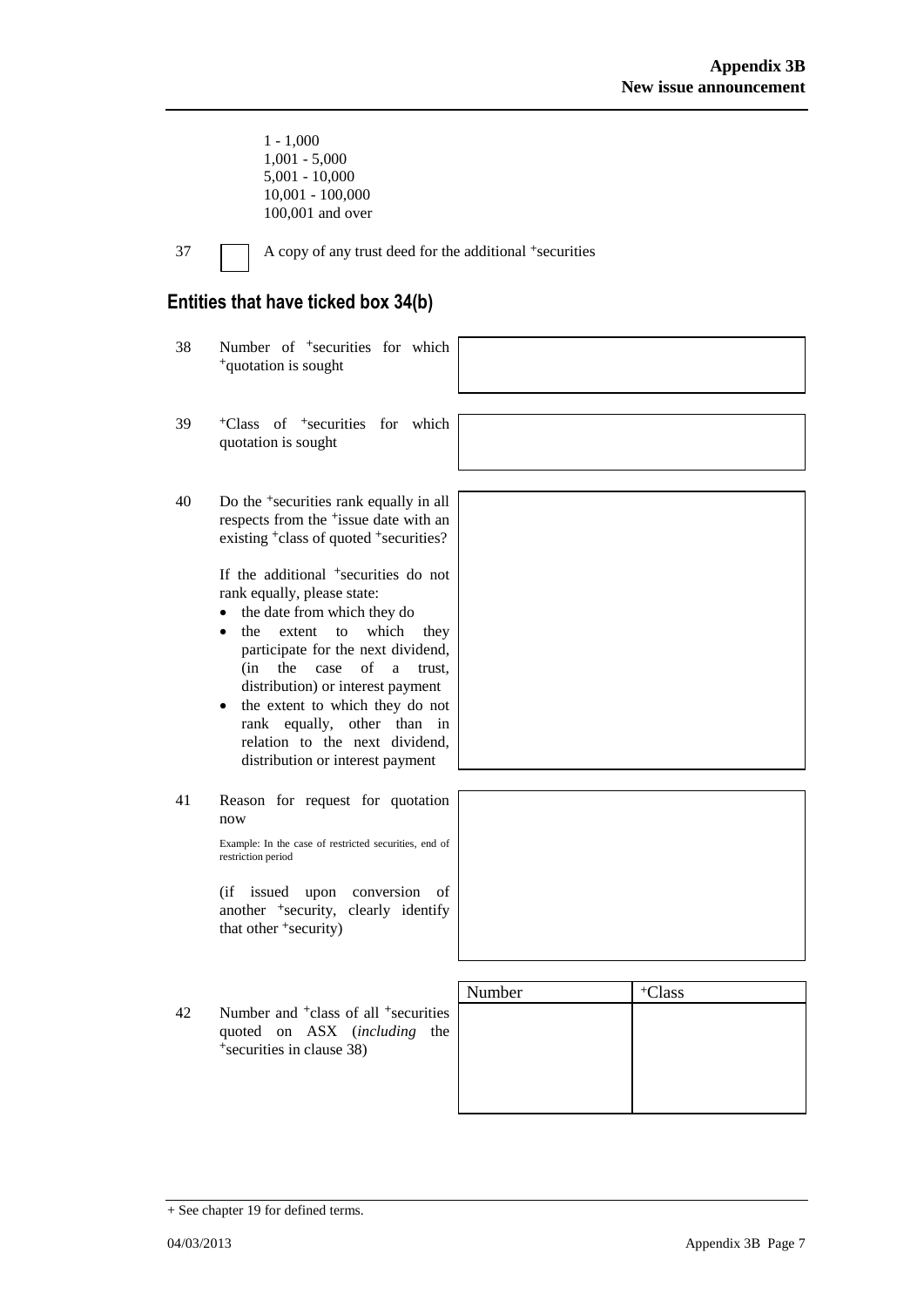#### **Quotation agreement**

- 1 <sup>+</sup>Quotation of our additional +securities is in ASX's absolute discretion. ASX may quote the +securities on any conditions it decides.
- 2 We warrant the following to ASX.
	- The issue of the +securities to be quoted complies with the law and is not for an illegal purpose.
	- There is no reason why those +securities should not be granted +quotation.
	- An offer of the <sup>+</sup>securities for sale within 12 months after their issue will not require disclosure under section 707(3) or section 1012C(6) of the Corporations Act.

Note: An entity may need to obtain appropriate warranties from subscribers for the securities in order to be able to give this warranty

- Section 724 or section 1016E of the Corporations Act does not apply to any applications received by us in relation to any +securities to be quoted and that no-one has any right to return any +securities to be quoted under sections 737, 738 or 1016F of the Corporations Act at the time that we request that the +securities be quoted.
- If we are a trust, we warrant that no person has the right to return the <sup>+</sup>securities to be quoted under section 1019B of the Corporations Act at the time that we request that the +securities be quoted.
- 3 We will indemnify ASX to the fullest extent permitted by law in respect of any claim, action or expense arising from or connected with any breach of the warranties in this agreement.
- 4 We give ASX the information and documents required by this form. If any information or document is not available now, we will give it to ASX before <sup>+</sup>quotation of the +securities begins. We acknowledge that ASX is relying on the information and documents. We warrant that they are (will be) true and complete.

Sign here: ............................................................ Date: 14 December 2015 Company secretary

Print name: Andrew Whitten

<sup>+</sup> See chapter 19 for defined terms.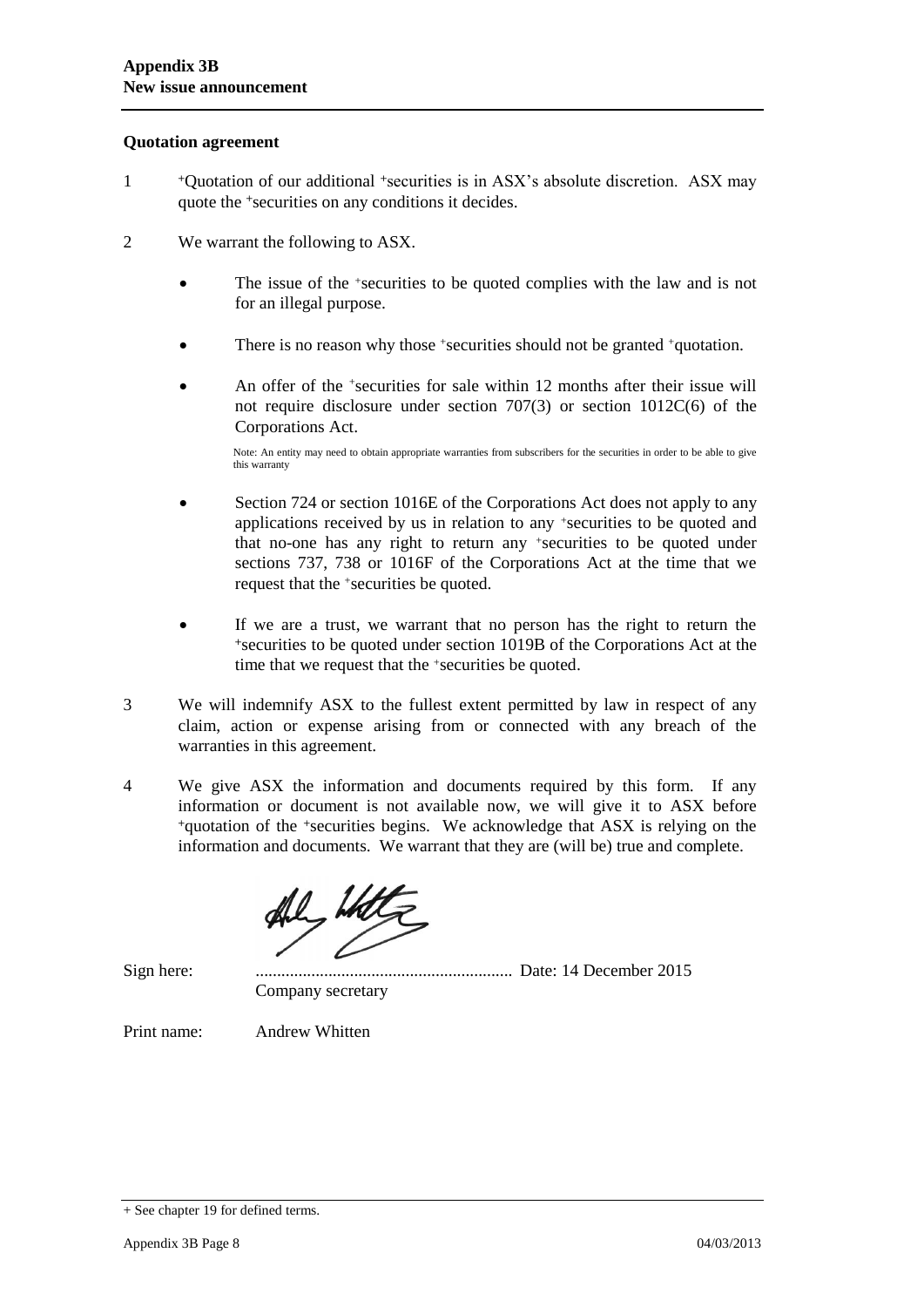ī

# **Appendix 3B – Annexure 1**

# **Calculation of placement capacity under rule 7.1 and rule 7.1A for eligible entities**

Introduced 01/08/12 Amended 04/03/13

## **Part 1**

 $\mathsf{r}$ 

| Rule 7.1 – Issues exceeding 15% of capital                                                                                                                                                                                                                                                                                                                |                                                                                |  |
|-----------------------------------------------------------------------------------------------------------------------------------------------------------------------------------------------------------------------------------------------------------------------------------------------------------------------------------------------------------|--------------------------------------------------------------------------------|--|
| Step 1: Calculate "A", the base figure from which the placement<br>capacity is calculated                                                                                                                                                                                                                                                                 |                                                                                |  |
| <b>Insert</b> number of fully paid <sup>+</sup> ordinary<br>securities on issue 12 months before the<br>*issue date or date of agreement to issue                                                                                                                                                                                                         | 680,509,820                                                                    |  |
| Add the following:                                                                                                                                                                                                                                                                                                                                        | 6,915,000 (issued 7 January 2015)                                              |  |
| Number of fully paid <sup>+</sup> ordinary securities<br>$\bullet$<br>issued in that 12 month period under an<br>exception in rule 7.2                                                                                                                                                                                                                    | 163,365,062 (issued 21 September 2015)<br>35,755,000 (issued 14 December 2015) |  |
| Number of fully paid *ordinary securities<br>$\bullet$<br>issued in that 12 month period with<br>shareholder approval                                                                                                                                                                                                                                     |                                                                                |  |
| Number of partly paid +ordinary<br>$\bullet$<br>securities that became fully paid in that<br>12 month period                                                                                                                                                                                                                                              |                                                                                |  |
| Note:<br>Include only ordinary securities here -<br>$\bullet$<br>other classes of equity securities cannot<br>be added<br>Include here (if applicable) the securities<br>$\bullet$<br>the subject of the Appendix 3B to which<br>this form is annexed<br>It may be useful to set out issues of<br>securities on different dates as separate<br>line items |                                                                                |  |
| <b>Subtract</b> the number of fully paid +ordinary<br>securities cancelled during that 12 month<br>period                                                                                                                                                                                                                                                 | Nil                                                                            |  |
| "А"                                                                                                                                                                                                                                                                                                                                                       | 886,544,882                                                                    |  |

<sup>+</sup> See chapter 19 for defined terms.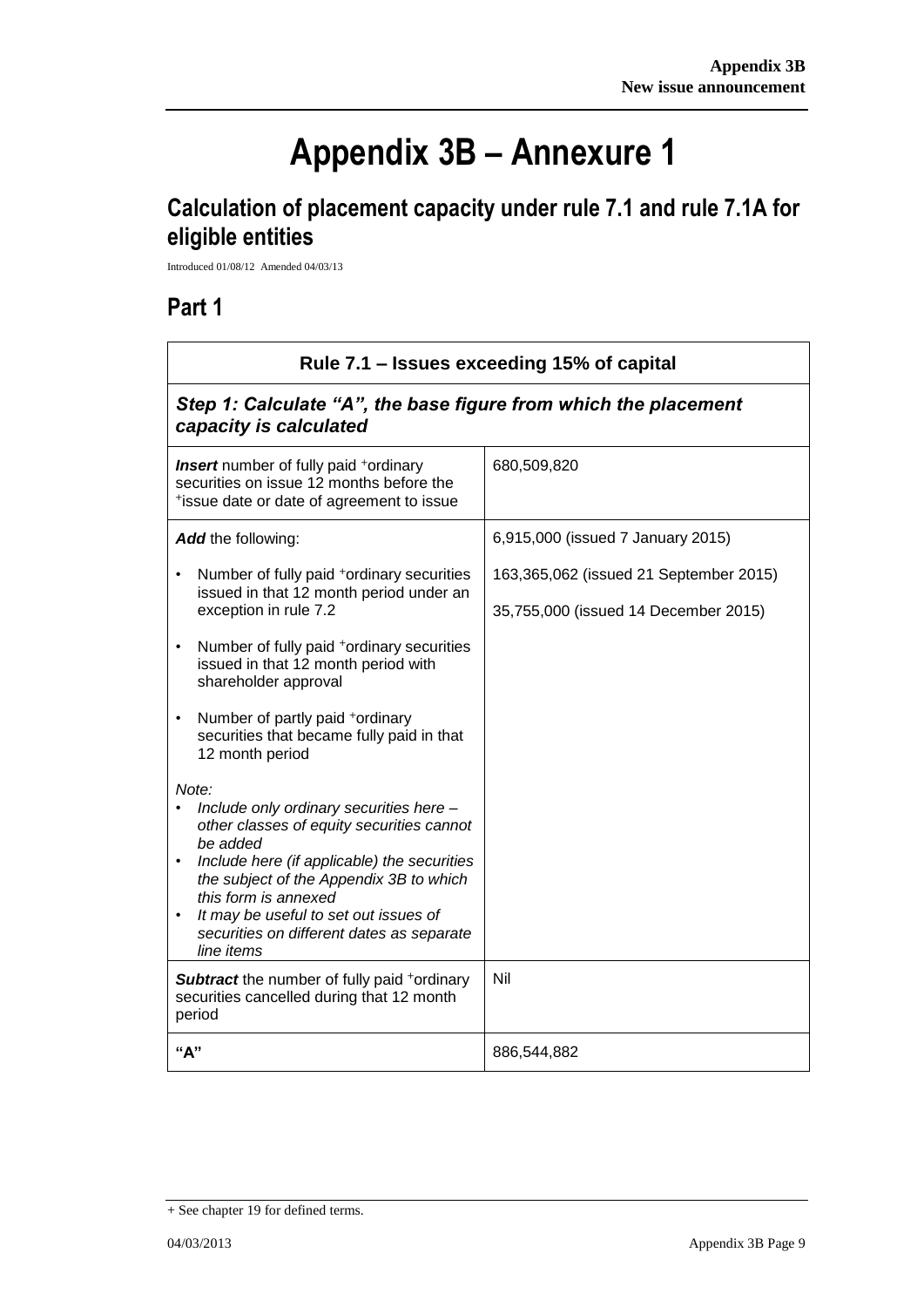| Step 2: Calculate 15% of "A"                                                                                                                                                                                                                                                                                                                     |                                      |  |
|--------------------------------------------------------------------------------------------------------------------------------------------------------------------------------------------------------------------------------------------------------------------------------------------------------------------------------------------------|--------------------------------------|--|
| "B"                                                                                                                                                                                                                                                                                                                                              | 0.15                                 |  |
|                                                                                                                                                                                                                                                                                                                                                  | [Note: this value cannot be changed] |  |
| Multiply "A" by 0.15                                                                                                                                                                                                                                                                                                                             | 132,981,732                          |  |
| Step 3: Calculate "C", the amount of placement capacity under rule<br>7.1 that has already been used                                                                                                                                                                                                                                             |                                      |  |
| <b>Insert</b> number of <sup>+</sup> equity securities issued<br>or agreed to be issued in that 12 month<br>period not counting those issued:                                                                                                                                                                                                    | Nil                                  |  |
| Under an exception in rule 7.2                                                                                                                                                                                                                                                                                                                   |                                      |  |
| Under rule 7.1A                                                                                                                                                                                                                                                                                                                                  |                                      |  |
| With security holder approval under rule<br>7.1 or rule 7.4                                                                                                                                                                                                                                                                                      |                                      |  |
| Note:<br>This applies to equity securities, unless<br>specifically excluded - not just ordinary<br>securities<br>Include here (if applicable) the securities<br>the subject of the Appendix 3B to which<br>this form is annexed<br>It may be useful to set out issues of<br>$\bullet$<br>securities on different dates as separate<br>line items |                                      |  |
| "C"                                                                                                                                                                                                                                                                                                                                              | Nil                                  |  |
| Step 4: Subtract "C" from ["A" x "B"] to calculate remaining<br>placement capacity under rule 7.1                                                                                                                                                                                                                                                |                                      |  |
| "A" x 0.15                                                                                                                                                                                                                                                                                                                                       | 132,981,732                          |  |
| Note: number must be same as shown in<br>Step <sub>2</sub>                                                                                                                                                                                                                                                                                       |                                      |  |
| Subtract "C"                                                                                                                                                                                                                                                                                                                                     | Nil                                  |  |
| Note: number must be same as shown in<br>Step 3                                                                                                                                                                                                                                                                                                  |                                      |  |
| <b>Total</b> ["A" $\times$ 0.15] – "C"                                                                                                                                                                                                                                                                                                           | 132,981,732                          |  |

<sup>+</sup> See chapter 19 for defined terms.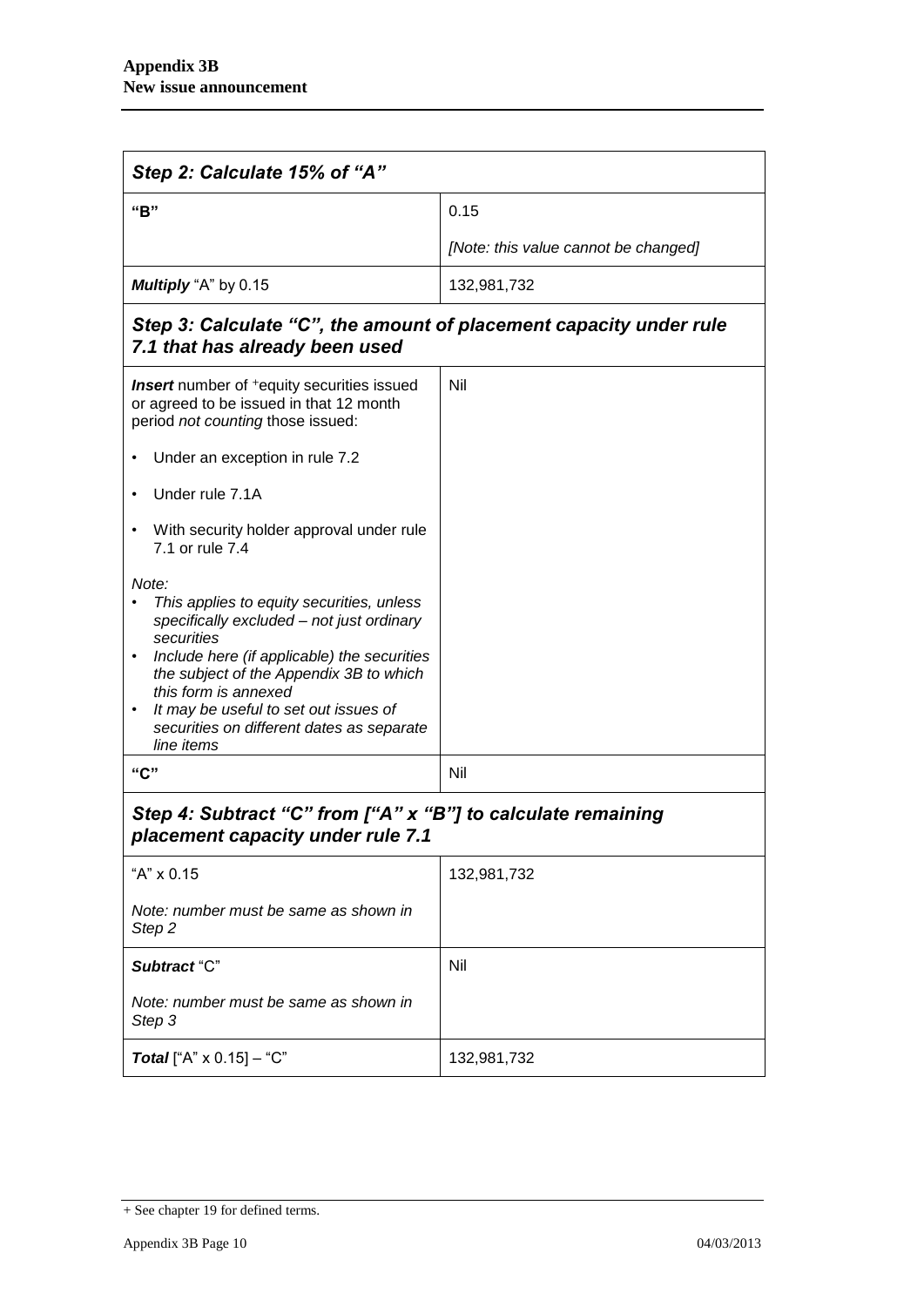## **Part 2**

| Rule 7.1A – Additional placement capacity for eligible entities                                                                                                                                                                                                                                                                                                                                                                                                                                                           |                                    |  |
|---------------------------------------------------------------------------------------------------------------------------------------------------------------------------------------------------------------------------------------------------------------------------------------------------------------------------------------------------------------------------------------------------------------------------------------------------------------------------------------------------------------------------|------------------------------------|--|
| Step 1: Calculate "A", the base figure from which the placement<br>capacity is calculated                                                                                                                                                                                                                                                                                                                                                                                                                                 |                                    |  |
| "A"                                                                                                                                                                                                                                                                                                                                                                                                                                                                                                                       | 886,544,882                        |  |
| Note: number must be same as shown in<br>Step 1 of Part 1                                                                                                                                                                                                                                                                                                                                                                                                                                                                 |                                    |  |
| Step 2: Calculate 10% of "A"                                                                                                                                                                                                                                                                                                                                                                                                                                                                                              |                                    |  |
| "D"                                                                                                                                                                                                                                                                                                                                                                                                                                                                                                                       | 0.10                               |  |
|                                                                                                                                                                                                                                                                                                                                                                                                                                                                                                                           | Note: this value cannot be changed |  |
| Multiply "A" by 0.10                                                                                                                                                                                                                                                                                                                                                                                                                                                                                                      | 88,654,488                         |  |
| Step 3: Calculate "E", the amount of placement capacity under rule<br>7.1A that has already been used                                                                                                                                                                                                                                                                                                                                                                                                                     |                                    |  |
| <b>Insert</b> number of <sup>+</sup> equity securities issued<br>or agreed to be issued in that 12 month<br>period under rule 7.1A                                                                                                                                                                                                                                                                                                                                                                                        | Nil                                |  |
| Notes:<br>This applies to equity securities - not<br>just ordinary securities<br>Include here $-$ if applicable $-$ the<br>$\bullet$<br>securities the subject of the Appendix<br>3B to which this form is annexed<br>Do not include equity securities issued<br>$\bullet$<br>under rule 7.1 (they must be dealt with<br>in Part 1), or for which specific security<br>holder approval has been obtained<br>It may be useful to set out issues of<br>$\bullet$<br>securities on different dates as separate<br>line items |                                    |  |
| "E"                                                                                                                                                                                                                                                                                                                                                                                                                                                                                                                       | Nil                                |  |

<sup>+</sup> See chapter 19 for defined terms.